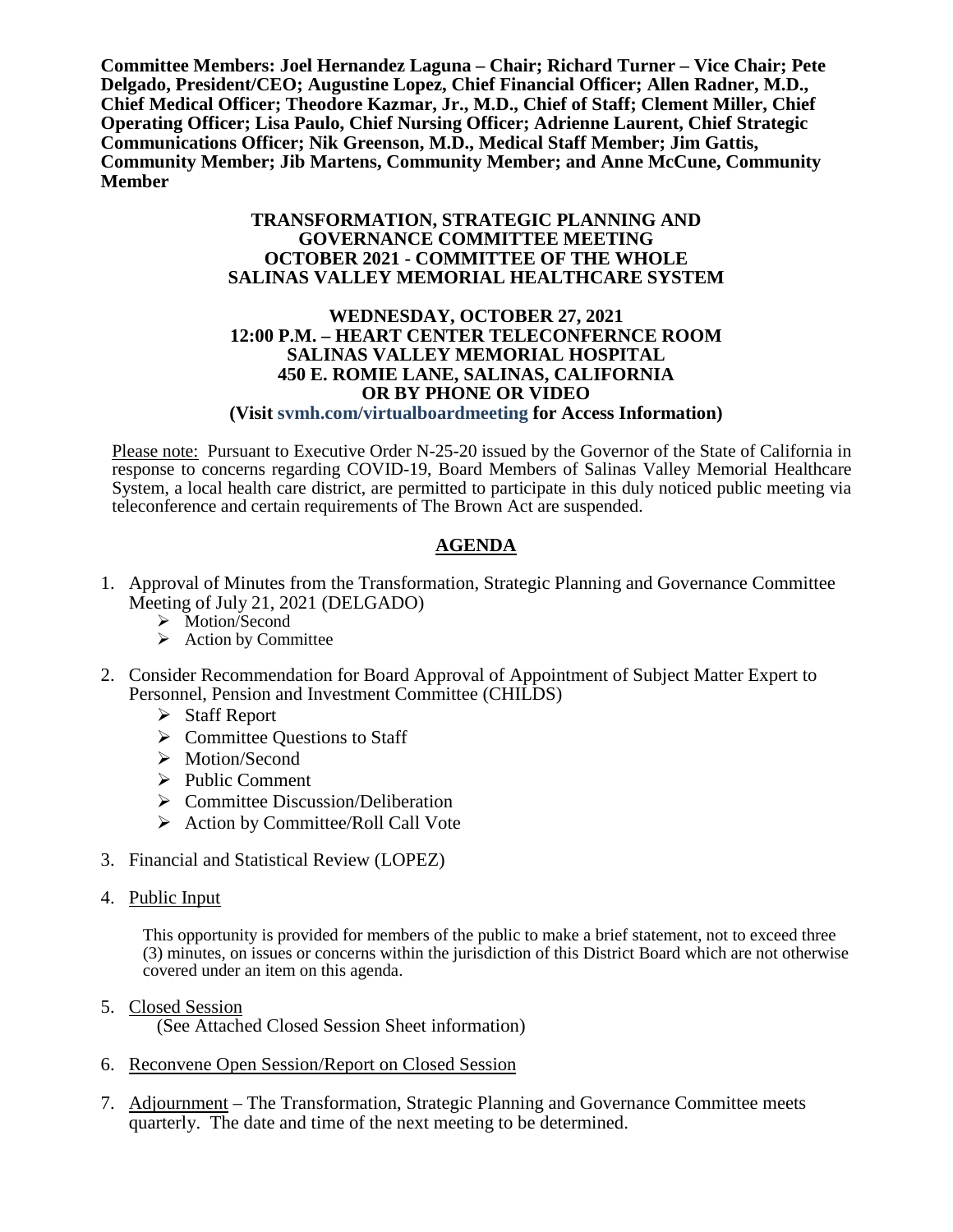Notes: This Committee meeting may be attended by Board Members who do not sit on this Committee. In the event that a quorum of the entire Board is present, this Committee shall act as a Committee of the Whole. In either case, any item acted upon by the Committee or the Committee of the Whole will require consideration and action by the full Board of Directors as a prerequisite to its legal enactment.

Requests for a disability related modification or accommodation, including auxiliary aids or services, in order to attend or participate in a meeting should be made to the Executive Assistant during regular business hours at 831-755-0741. Notification received 48 hours before the meeting will enable the District to make reasonable accommodations.

The Committee packet is available at the Committee Meeting, at [www.svmh.com,](http://www.svmh.com/) and in the Human Resources Department of the District. All items appearing on the agenda are subject to action by the Committee. Staff and Committee recommendations are subject to change by the Board.

### **TRANSFORMATION, STRATEGIC PLANNING AND GOVERNANCE COMMITTEE MEETING OF THE BOARD OF DIRECTORS – COMMITTEE OF THE WHOLE**

# **AGENDA FOR CLOSED SESSION**

Pursuant to California Government Code Section 54954.2 and 54954.5, the board agenda may describe closed session agenda items as provided below. No legislative body or elected official shall be in violation of Section 54954.2 or 54956 if the closed session items are described in substantial compliance with Section 54954.5 of the Government Code.

### **CLOSED SESSION AGENDA ITEMS**

**[ ] LICENSE/PERMIT DETERMINATION** (Government Code §54956.7)

**Applicant(s)**: (Specify number of applicants)

#### **[ ] CONFERENCE WITH REAL PROPERTY NEGOTIATORS** (Government Code §54956.8)

**Property:** (Specify street address, or if no street address, the parcel number or other unique reference, of the real property under negotiation):

**Agency negotiator:** (Specify names of negotiators attending the closed session):

**Negotiating parties**: (Specify name of party (not agent): **Under negotiation:** (Specify whether instruction to negotiator will concern price, terms of payment, or both):

#### **[ ] CONFERENCE WITH LEGAL COUNSEL-EXISTING LITIGATION** (Government Code §54956.9(d)(1))

**Name of case:** (Specify by reference to claimant's name, names of parties, case or claim numbers):

, or

**Case name unspecified:** (Specify whether disclosure would jeopardize service of process or existing settlement negotiations):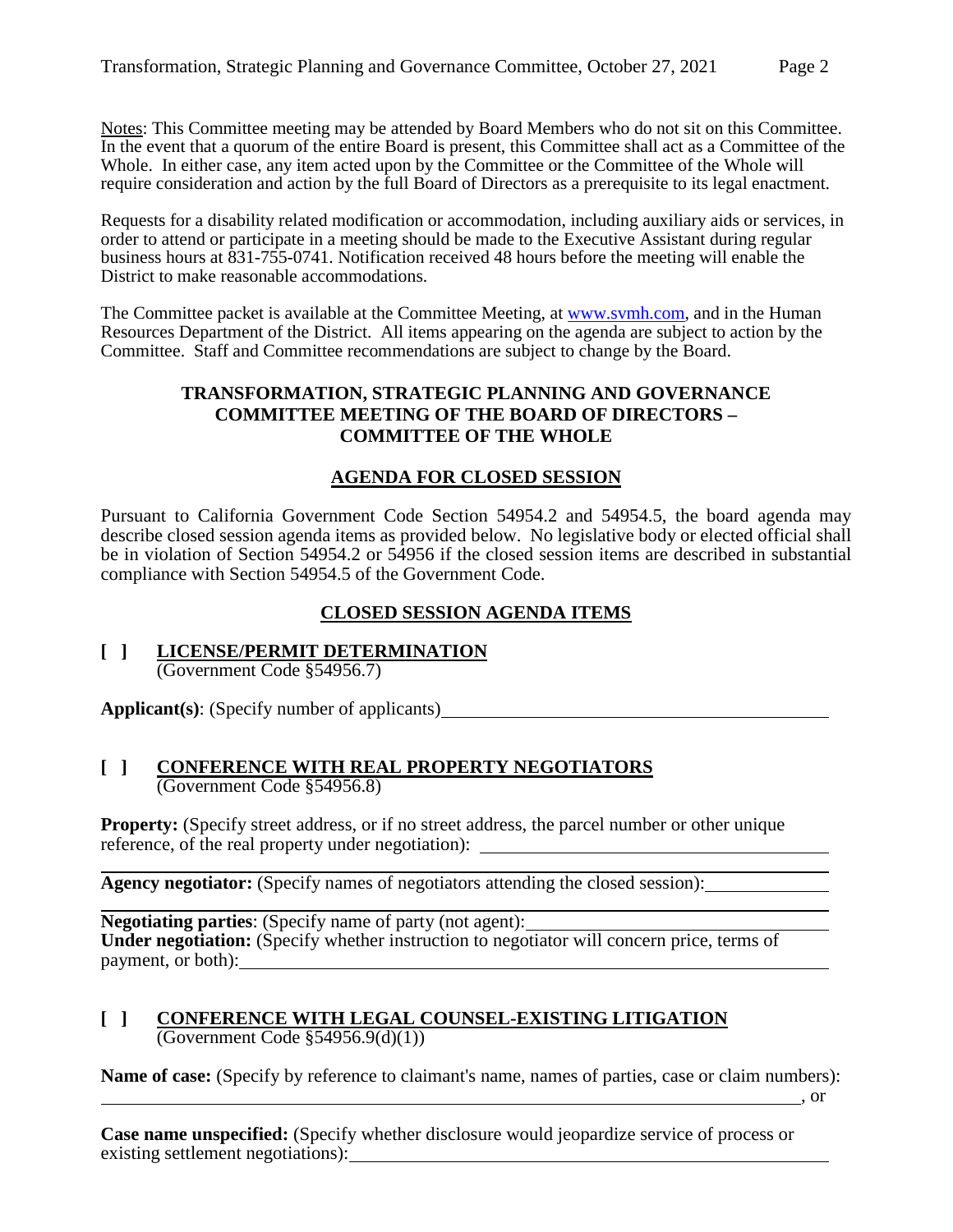#### **[ ] CONFERENCE WITH LEGAL COUNSEL-ANTICIPATED LITIGATION** (Government Code §54956.9)

Significant exposure to litigation pursuant to Section 54956.9(d)(2) or (3) (Number of potential cases):

Additional information required pursuant to Section 54956.9(e):

Initiation of litigation pursuant to Section 54956.9(d)(4) (Number of potential cases):

# **[ ] LIABILITY CLAIMS**

(Government Code §54956.95)

**Claimant:** (Specify name unless unspecified pursuant to Section 54961):

**Agency claimed against**: (Specify name):

#### **[ ] THREAT TO PUBLIC SERVICES OR FACILITIES** (Government Code §54957)

**Consultation with:** (Specify name of law enforcement agency and title of officer):

# **[ ] PUBLIC EMPLOYEE APPOINTMENT**

(Government Code §54957)

**Title**: (Specify description of position to be filled):

#### **[ ] PUBLIC EMPLOYMENT**

(Government Code §54957)

Title: (Specify description of position to be filled):

#### **[ ] PUBLIC EMPLOYEE PERFORMANCE EVALUATION** (Government Code §54957)

**Title:** (Specify position title of employee being reviewed):

# **[ ] PUBLIC EMPLOYEE DISCIPLINE/DISMISSAL/RELEASE**

(Government Code §54957)

(No additional information is required in connection with a closed session to consider discipline, dismissal, or release of a public employee. Discipline includes potential reduction of compensation.)